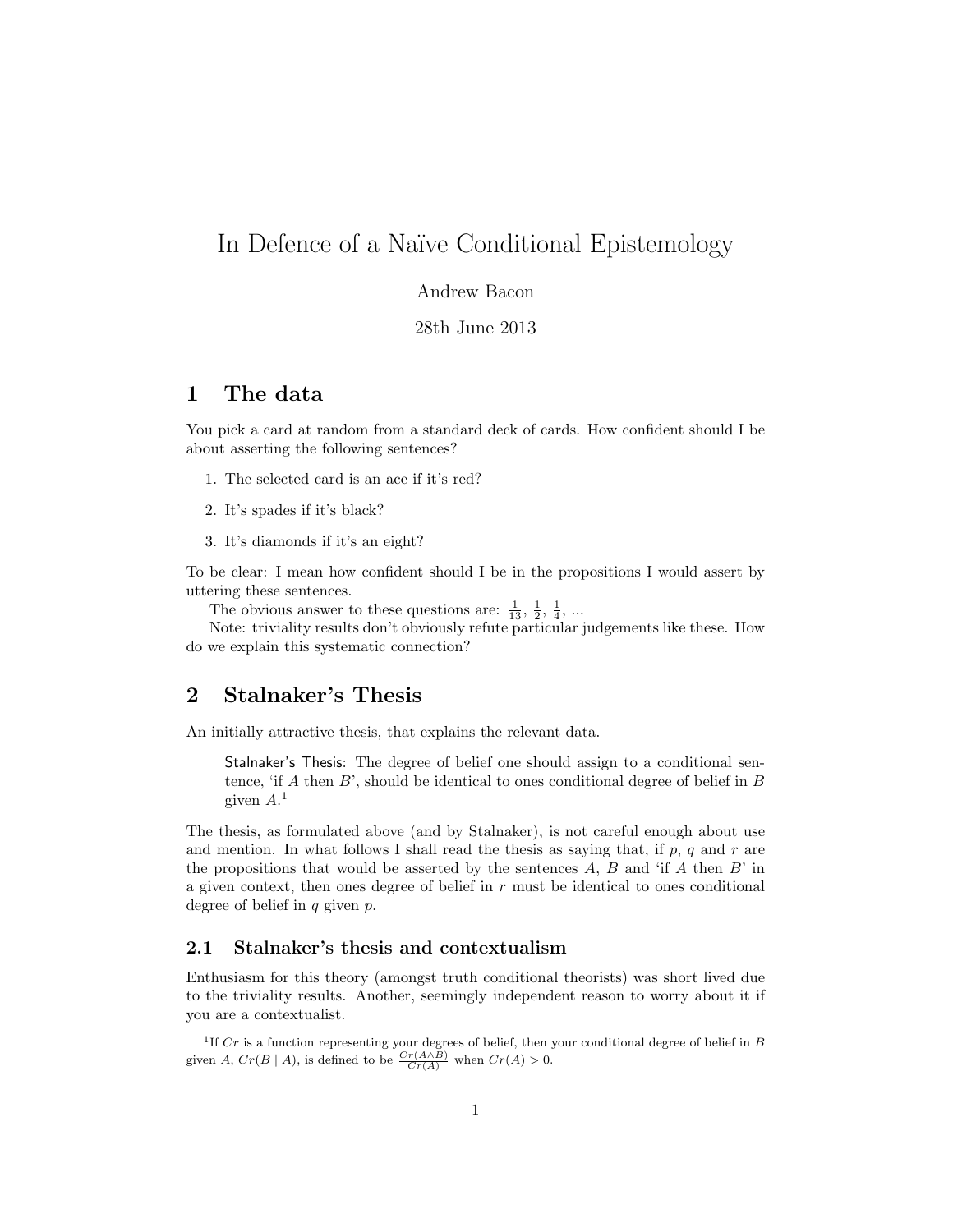CONTEXTUALISM: (i) conditional sentences can be used to assert propositions, (ii) which proposition is asserted by a conditional sentence can depend on the context of utterance even when the antecent and consequent do not and (iii) which proposition is asserted depends on some contextually salient piece of evidence or knowledge.

Of course there is a rich philosophical tradition that rejects (i). Nonetheless, if you are a truth conditional theorist there are a number of puzzles that contextualism helps explain. Among them:

Or-to-if inferences: the apparent validity of the move from 'either not A or  $B'$  to 'if A then  $B'$ ', which leads to the collapse of the indicative conditional to a material conditional.

Gibbard cases: cases where two people are apparently able to truthfully assert 'if A then  $B'$  and 'if A then not  $B'$  (when A is not known to be false by any participants of the conversation.)

Stalnaker's thesis, as precisified above, makes little sense if conditionals are context sensitive. The problem, in essence, is that there are many different propositions a conditional sentence can express, and only one conditional probability for the probability of those conditionals to be identical to. The point is that even when A and B are not context sensitive, 'if  $A$  then  $B$ ' can express many different propositions with potentially different probabilities, whereas the conditional probability is determined determined only by the propositions expressed by A and B.

#### 2.2 Lewis's result

If  $\mathcal C$  is a class of probability functions that is closed under conditioning then either there are functions in  $\mathcal C$  which do not satisfy Stalnaker's thesis or the probability of any conditional with non-zero probability antecedent is the probability of it's consequent.

Proof: let  $\rightarrow$  be the connective expressed by an indicative conditional in some context and suppose that Stalnaker's thesis does hold throughout  $C$ . Then for any A and B and  $Cr \in \mathcal{C}$ ,  $Cr(A \rightarrow B) = Cr(A \rightarrow B \mid B)Cr(B) + Cr(A \rightarrow B \mid B)$  $\neg B)Cr(\neg B)$  by probability theory. Applying Stalnaker's thesis it follows that this =  $Cr(B | AB)Cr(B) + Cr(B | A\neg B)Cr(\neg B) = 1.Cr(B) + 0.Cr(\neg B)$  =  $Cr(B)$ 

# 3 Revising the theory

The conclusion: Stalnaker's thesis (or at least the above precisification of it) is false.  $But$  it wasn't particularly plausible from a contextualist perspective in the first place.

What to make of these problems? One radical response, often made in connection to the triviality results, is to take these highly theoretical arguments to undermine the original probability judgments to 1-3. To my mind this response is excessive: triviality results do not cast doubt on particular probability judgments such as those reported in 1-3. They merely refute a general theory that predicts those judgments – the judgments themselves do not imply the refuted theory. Furthermore, if the answers I listed to 1-3 are not correct then those who make the radical response owe us an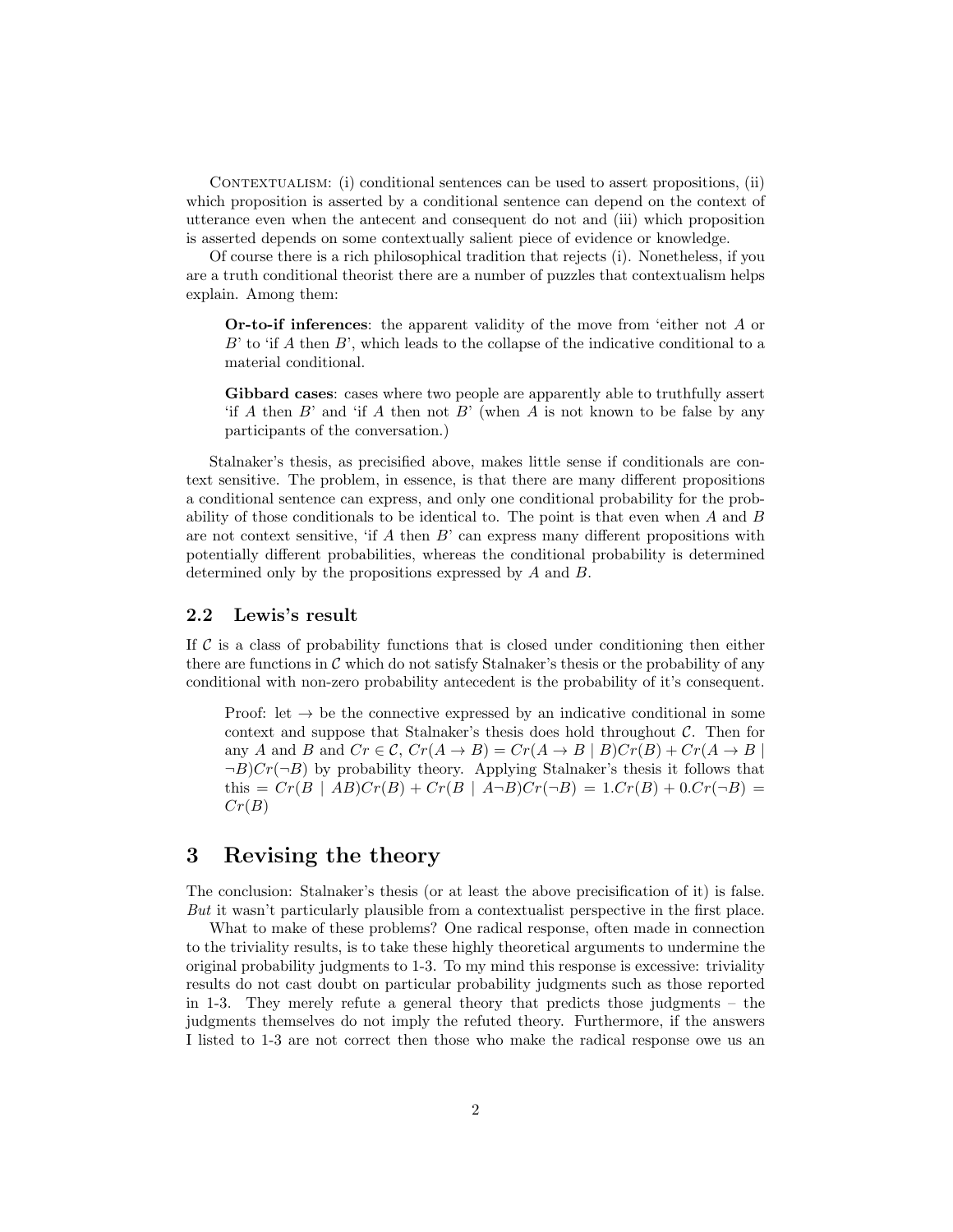answer to the question: what are the correct answers to these particular questions? If they are not respectively  $\frac{1}{13}$ ,  $\frac{1}{2}$  and  $\frac{1}{4}$  then what on earth are they?

What we want is a *better* theory. One that (a) predicts the probability judgments (b) is at least compatible with contextualism about conditional statements and finally (c) is provably consistent (over a rich set of probability functions, with a plausible logic, et cetera.) In my view the contextualist has a very natural theory that satisfies all these constraints.

Note that in order to determine the probability of an utterance of a conditional we need to know the following two things:

- 1. In order to know what proposition is expressed by the utterance we need to know what the contextually salient evidence,  $E$ , is. What proposition is expressed depends on the evidence.
- 2. In order to know what the probability of that proposition is (i.e. once we've determined  $E$ ) we need to know how probable it is which depends on (a) your priors,  $Pr$ , and crucially (b) your total evidence  $E'$ .

Thus two pieces of evidence play a role in this theory. The first piece of evidence determines the proposition to evaluate, the second determines how probable that proposition is.

Hypothesis: in the context described in the examples 1-3 above the two pieces of evidence (the contextually salient evidence, and agents evidence) are identical.

The principle that would predict this: when the contextually salient evidence is  $E$ , and the agents total evidence is also  $E$ , the probability of the proposition expressed by If A then  $B'$  should be the probability of the proposition expressed by  $B$  conditional on the proposition expressed by A.

The proposition expressed: to represent the proposition expressed by a conditional sentence in a context where E is salient I shall use the notation  $A \rightarrow_E B$ . In the null context, where E is tautologous, I shall simply write  $A \rightarrow B$ , I'll call this the ur-conditional. (Note: a substantive principle states that  $A \to_E B := A \wedge E \to B$ . This is true in one of my models, but I will not assume this in what follows.)

**The probability function**: I shall assume *Bayesianism*: your current probability gets determined your total evidence  $E$  and your ur-priors (credences you'd have if you had no evidence at all) by conditioning the latter on the former. Thus your current probability is just  $Pr(\cdot | E)$ .

A few consequences of our notation

- Your current *conditional* credence in B given A is just  $Pr(B \mid A \wedge E)$ .
- Your current credence in  $A \to_E B$  is just  $Pr(A \to_E B \mid E)$ .

Thus we can state our new principle as follows:

THE NEW THESIS: For any ur-prior Pr and possible evidence E,  $Pr(A \rightarrow_{E} B |$  $E$ ) =  $Pr(B | A \wedge E)$ 

Good things about CP (The New Thesis):

• It predicts the data.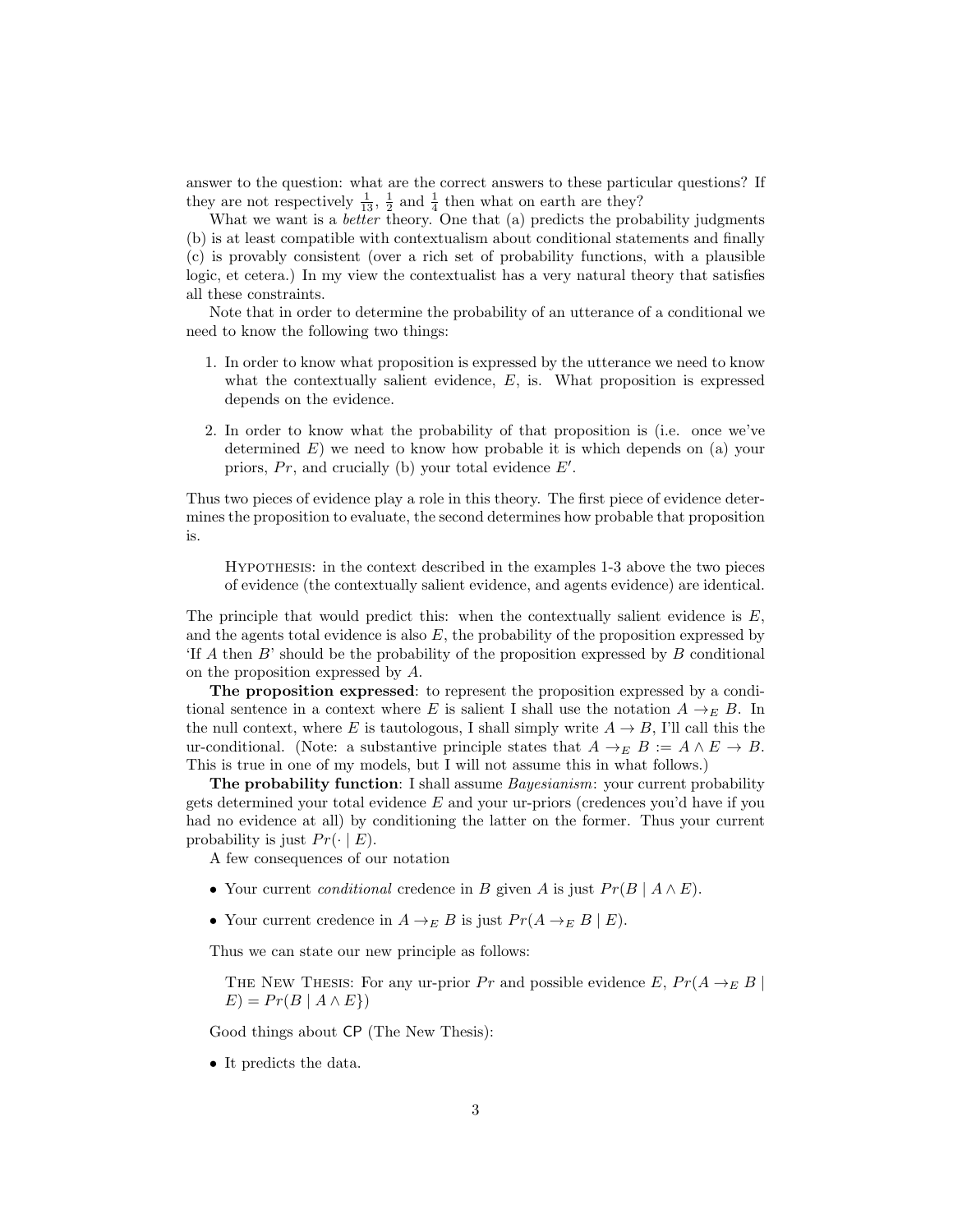- It handles the context sensitivity.
- It is consistent (it has a possible worlds semantics.)

Notes about the tenability result:

- There are actually two distinct models.
- They are both based on a selection function based semantics, a slight variant of Stalnaker's semantics (see the logic below.)
- They provide a uniform interpretation of the conditional (other tenability results can be modified to give something  $\alpha$  bit like the new thesis, at the cost of making the structure of the space of worlds depend on the context!)
- There is no restriction on the way that conditionals iterate! This distinguishes the result from many other similar results.
- However in one of the models your total evidence cannot be hypothetical (although your evidence can properly include hypothetical propositions.) In this model the ur-selection function satisfies 'Harper's condition':  $f_E(A, x) = f(A \cap$  $E, x$ ).
- In the other model arbitrary propositions can be your total evidence, although it does not satisfy Harper's condition.

### 3.1 How does it avoid Lewis's result?

Technically speaking there are lots of different conditionals,  $A \rightarrow_E B$ , for each evidence E.

- The ur-conditional,  $A \rightarrow B$ , avoids it because the ur-conditional only satisfies Stalnaker's thesis for ur-priors, and these are not closed under conditioning.
- The conditionals  $A \rightarrow_E B$  only satisfy the thesis for probability functions of the form  $Pr(\cdot | E)$ , and these are not closed under conditioning.
- Consequence: the probability of  $A \rightarrow_E B$  and the conditional probability of B on A can come apart when acquire new evidence.
- However: our intuitive probability judgments don't seem to track anything this strong. When you have required new evidence,  $E'$ , we only need the conditional probability connection with  $A \rightarrow_{E'} B$ .

# 4 Static Triviality Results

Lewis's result is a dynamic triviality result. It shows that probability conditionalconditional probability link cannot be preserved throughout a class of probability functions. A static triviality result shows that the thesis cannot hold for even a single probability function. Note that the new thesis requires the connection to hold for each conditional.

Hájek and Hall, building on an argument by Stalnaker, show that any conditional satisfying: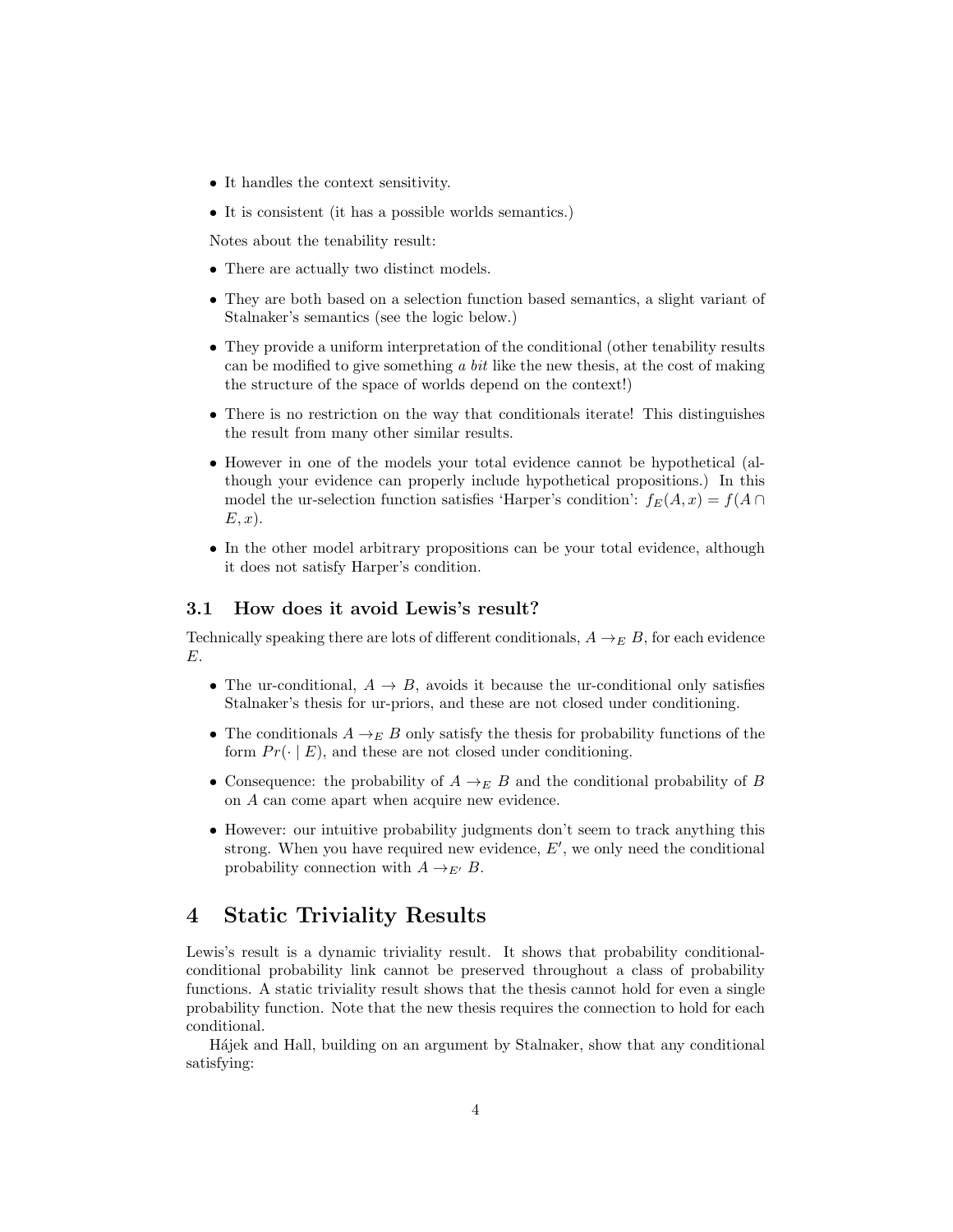CSO  $A \leftrightarrow B, A \to C \vdash B \to C$ .

cannot support CP. (In terms of selection functions this just means that if  $f(A, x) \in B$ and  $f(B, x) \in A$  then  $f(A, x) = f(B, x)$ .

CSO entails limited forms of antecedent strengthening and transitivity

CM  $A \to B$ ,  $A \to C \vdash AB \to C$ 

RT  $A \rightarrow B$ ,  $AB \rightarrow C \vdash A \rightarrow C$ 

Conclusion: we must give up these principles. Here are three sources of unease people have about this.

- 1. Direct intuitions about the validity of CSO (and related principles.)
- 2. The principle is validated in semantics based on the idea of closeness.

#### 4.1 Direct intuitions

Firstly: it's a complicated principle – no-one really has good intuitions about it. Secondly, direct intuitions overgenerate:

CSO might seem valid because it is a weakening of the transitivity of the conditional  $A \to B$ ,  $B \to C \vdash A \to C$ .

Transitivity, however, is highly controversial: it has several putative counterexamples and it straightforwardly entails antecedent strengthening.

Thirdly, there is actually a fairly non-trivial literature giving counterexamples to CSO. (Tichy, Maartenson, Tooley, Ahmed.)

Finally, there are many to explain away the validity of CSO.

- 1. In the model I provide the above principles are valid when A, B and C are restricted to categorical propositions. All the failures (at least in this model) involve iterated conditionals.
- 2. The principle CSO (and the others mentioned above) when formulated using the connective  $A \rightarrow_E B$  are all probabilistically valid in the sense that they get probability one for every probability function of the form  $Pr(\cdot | E)$ . That is, any utterance of CSO will express a proposition you are fully confident in. For example, CSO for the ur-conditional gets probability one relative to all ur-priors (and thus, also, relative to all rational credences.)

#### 4.2 Closeness based semantics

This is, in my view, the strongest case for CSO. Two questions:

Should closeness play an role in the semantics of indicative conditionals. (We can remain neutral on the case of subjunctives, although my view is 'no' in both cases.)

Can we still model indicatives using selection functions, and if so, how should we interpret the functions?